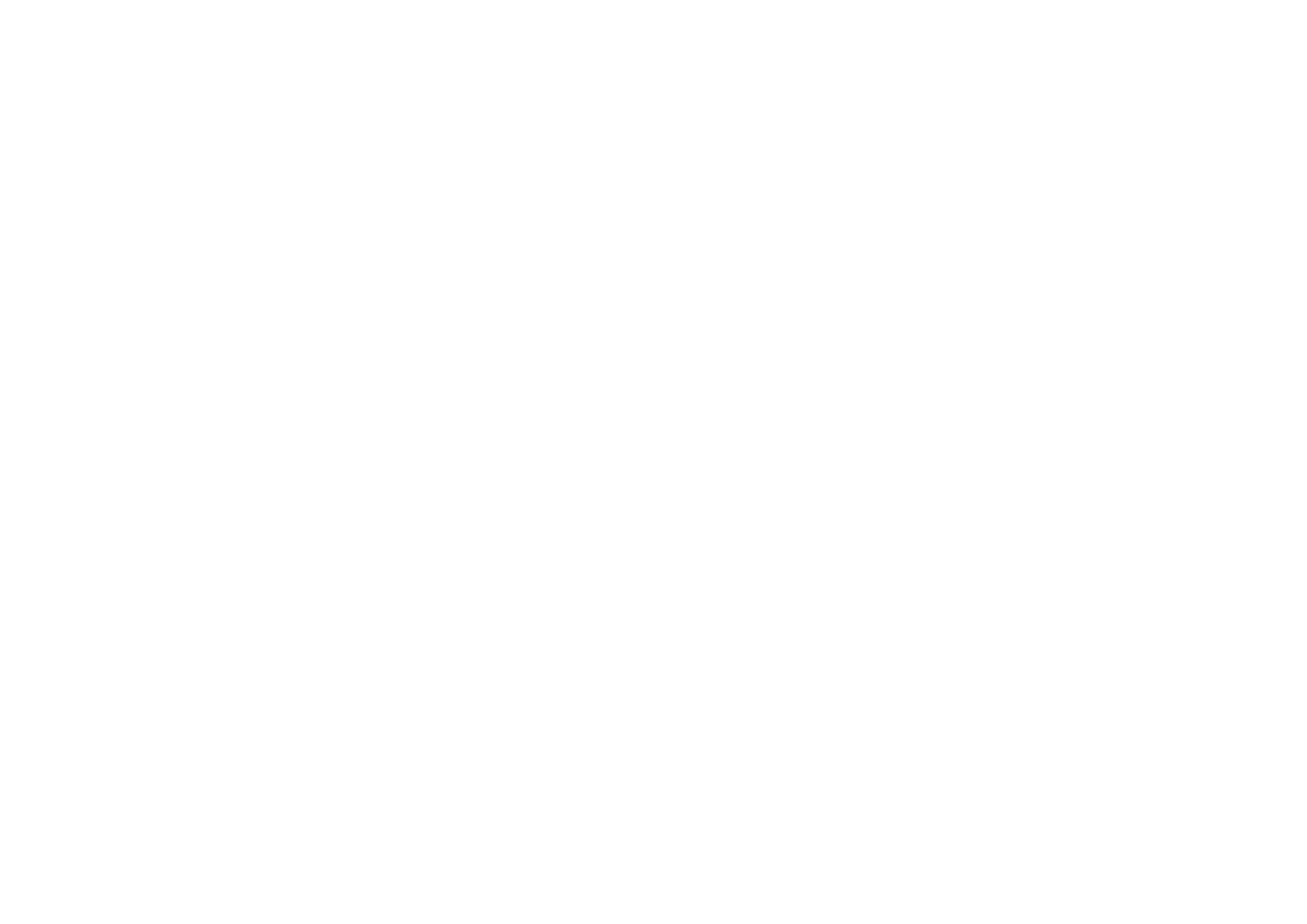### Bar Snacks

*Our kitchen is closed by 23.30pm Wednesday to Friday & by 23.00pm on Saturday*

Hot Roast Smoked Almonds *4.5*



Lemon & Thyme Marinated Olives *4.5*

Truffle & Parmesan Popcorn *5.5*



BUTTERNUT, POMEGRANATE & PAPRIKA DIP *5.5*

Hand Cut Triple Cooked Chips & Rosemary Salt *6*

(+2 Truffle Sea Salt & Aged Parmesan)

Mushroom Arancini *9.25*

FRIED TUNWORTH CAMENBERT & CHUTNEY *9.75*

CHEE'S HOMEMADE FUDGE SELECTION



*Please, let know a member of our team if you have any allergens and/or intolerances. Our Chef works with a large range of fresh ingredients, we may not guarantee that our dishes are free of nuts, gluten, fish, dairy, celery & sesame.*

Welcome to Nocturne Prohibition Bar.

Our team is dedicated to offer you a great experience via our extensive list and friendly service.

Contained within these pages, you'll find our selection of cocktails, spirits, beers, soft drinks and snacks. We have a large selection of spirits & liqueurs where you may request assistance to a member of our team to assist you.

Remember, our skilled and friendly staffs are here to help and guide you through your experience in Nocturne. We are always happy to answer questions, give recommendations or help create a bespoke cocktail just for you.



*Our spirits are served 25ml and/or 50ml. Please ask a member of our team to assist you.*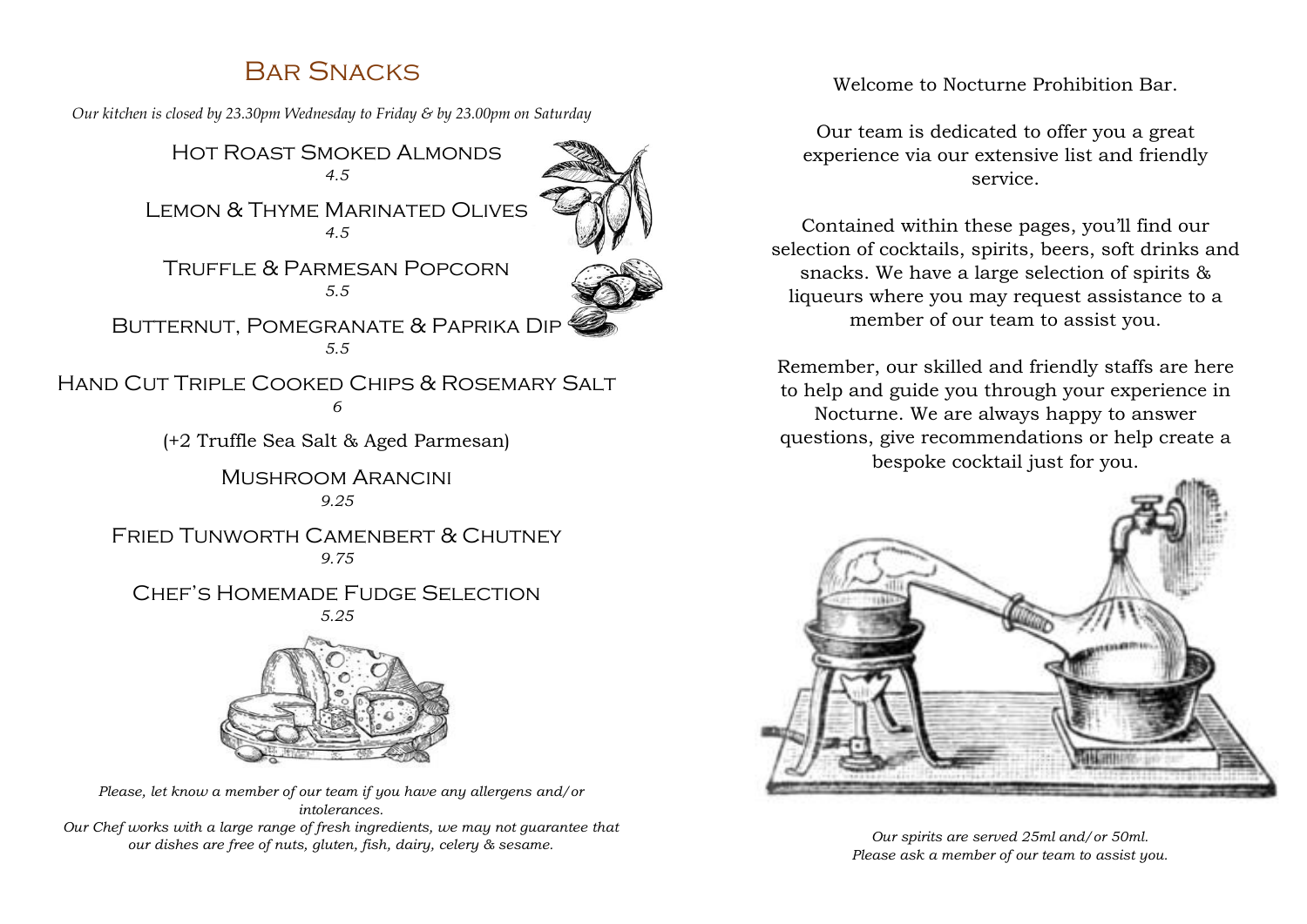### **COCKTAILS**

#### A Trip To Venice

Gin, Raspberry, Pomegranate, Elderflower, Peppermint, Sparkling Wine, Paint *13*

#### **CARIBBEAN SUNSET**

Vodka, Passion Fruit, Ginger, Vanilla, Citrus, Light Bitter, Roasted Pineapple *13.5*

#### CI ARIFIED PUNCH

Gin & Vodka blend, Mango, Bergamot, Citrus, Habanero Chili, Cinnamon, Soya, Sandalwood *14.5*

#### Cloud Over Mexico

Tequila & Mezcal blend, Apricot, Coconut, Cumin, Citrus, Air *14*

#### COCONUT & PINEAPPLE BOULEVARDIER

Bourbon Whiskey, Italian Vermouth, Bitters, Coconut, Pineapple, Jelly *14.5*

#### Gringo's Breakfast

Tequila, Medium Roasted Colombian Coffee, Agave, Frosties, Cream *13.5*

#### Hemingway #2

Spanish Rum, Grapefruit, Maraschino, Spices, Citrus, Salt *14*

#### Lychee Gone In Smoke

Gin, Lychee, Rose, Elderflower, Jasmine, Citrus, Ginger *15*

### **BEFRS**



| ABV  | 33cl |
|------|------|
| 4.7% | 5.   |
| 5.2% | 5.50 |
| 8.5% | 9.5  |
|      |      |

# SOFT DRINKS

FRESH JUICES



We are proud to offer a selection of fresh juices, pressed freshly each day to keep the flavours and aromas at their best.

Pineapple, Coconut, Cucumber/Aloe Vera, Pear, Apple, Cranberry, Tomato

#### *6*

#### **MIXFRS**

We offer a selection of sodas from "Schweppes". Please ask a member of the team for any guidance.

#### 2

### MOCKTAILS

To help create a bespoke mocktail to your liking, our bartenders are happy to guide you through our selection of fresh and daily delivered produce.

*8.5*

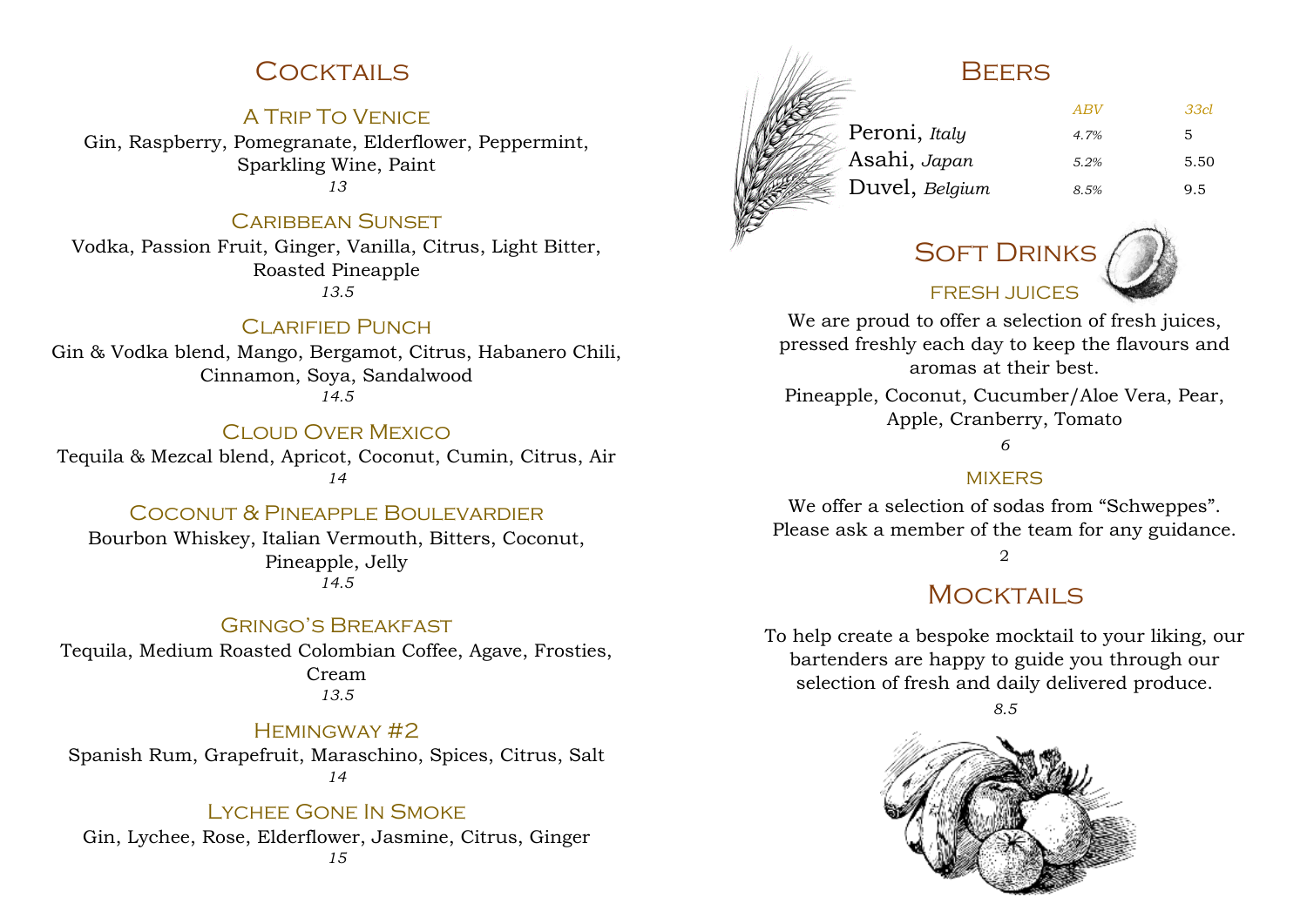### **ABSINTHE**

Nocturne bar team is delighted to offer different serve using different flavouring to compliment your absinthe. Please see below our selection of absinthe & different serve we offer.

|                                | ABV   | 50ml |
|--------------------------------|-------|------|
| La Fee NV Verte, France        | 40%   | 8    |
| Sebor, Czech Republic          | 55%   | 11   |
| Pernod, France                 | 68%   | 12   |
| La Fee Parisienne, France      | 68%   | 12.5 |
| Dillons, Canada                | 67.5% | 13   |
| Corsair Red, USA               | 56%   | 15   |
| Hills, Czech Republic          | 70%   | 16   |
| Bareksten Illsint, Norway      | 60%   | 17   |
| Jade Terminus Oxigenee, France | 68%   | 18   |
| Green Velvet Blanche, France   | 48%   | 19   |

**SERVES** *(+2 on all serves)*

Jasmine & Orange Cucumber & Aloe Vera Lemon & Thyme Pineapple & Lime Apple & Hibiscus Roasted pineapple soda



### COCKTAILS

#### REVISITED OLD FASHIONED

Cognac, Oolong, Butter, Orange, Mandarine *14*

Royal Bermuda Yacht Club

Spanish Rum, Falernum, Citrus, Orange, Sweet Spices, Bitters *13*

#### UI TIMATE HIGHBALL

Scotch Whisky, Pear, Earl Grey, Light Citrus, Cloves, Soda *12.5*

#### Savage Garden

Gin, Sake, Cucumber, Mint, Aloe Vera, Apple, Citrus, Elderflower *13.5*

#### **MYSTERIOUS SHOTS**

Choose a base spirit from Beefeater Gin, Stolichnaya Red Vodka, Havana Club 3yrs Rum or El Jimador Blanco Tequila. Constantly changing, leave the bartender concoct a blend using fresh ingredients. *4.5- each, 15.00 - for four, 27.00 - for eight*

#### LAST ORDER TIPPLE

Nocturne team has been preparing a little tipple for you to take away & keep a little souvenir from us. Our Cocktail is weekly made & kept secret, served in a hip flask for you to take home. *22.5*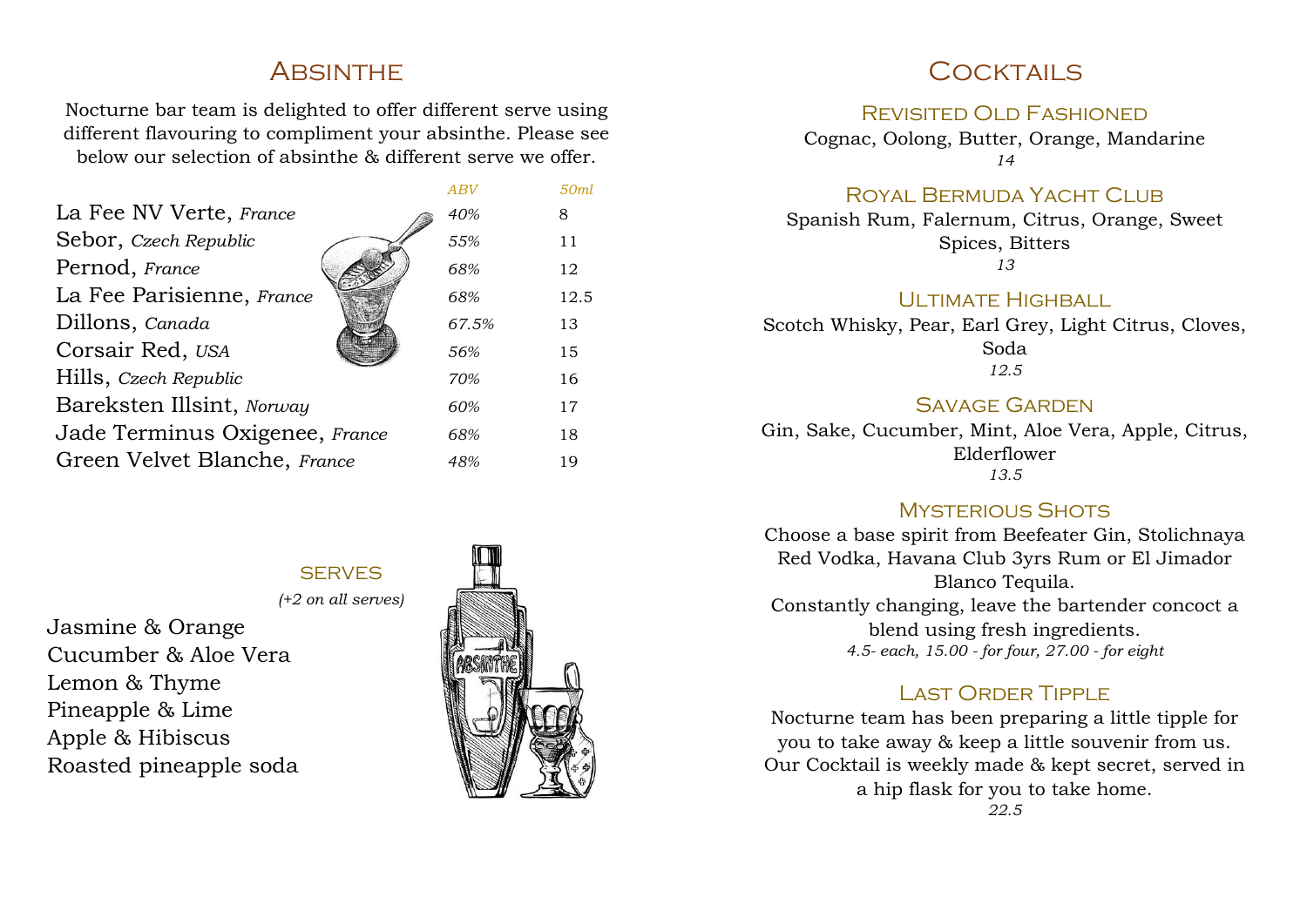### GIN

|                                    | ABV   | 50ml |
|------------------------------------|-------|------|
| Beefeater, London Dry Gin          | 40%   | 9    |
| Beefeater 24, London Dry Gin       | 45%   | 9.5  |
| Chase Extra Dry, English Gin       | 45%   | 10   |
| Madame Del Professore, Italian Gin | 42.9% | 10   |
| Hendricks, Compound Gin            | 41.4% | 12   |
| Tanqueray N°10, London Dry Gin     | 47.3% | 12.5 |
| Kyro Napue, Swedish Gin            | 46.3% | 13.5 |
| Ableforth Bathtub NS, Compound Gin | 43.3% | 13.5 |
| Gin Mare, Spanish Gin              | 42.7% | 14   |
| Ki No Bi, Japanese Gin             | 45.7% | 15   |
| Monkey 47, German Gin              | 47%%  | 17.5 |

### Bartender's choice

|                        | ABV   | 50ml |
|------------------------|-------|------|
| Junipero, American Gin | 49.3% | 14.5 |

*Made by Anchor Distilling Co founded in 1993, San Francisco, California. Junipero is composed of 12 different botanicals all re-distilled in small copper still. Heavy on Juniper, the spirit is still delicate and well balanced.*

*Our team would advise a Dry Martini serve with a twist of lemon.*

Dry Junipero Martini, *lemon twist* 16.5

### **RUM**

|                               | ABV   | 50ml |
|-------------------------------|-------|------|
| Havana Club 3yrs, Cuba        | 40%   | 9    |
| Havana Club 7yrs, Cuba        | 40%   | 10   |
| Foursquare Spice, Barbados    | 37.5% | 10.5 |
| Wray & Nephew, Jamaica        | 63%   | 11   |
| Doorly's 5yrs, Barbados       | 40%   | 11.5 |
| El Dorado 8yrs, Guyana        | 40%   | 12   |
| Yaguara Blue Organic, Brazil  | 40%   | 12.5 |
| Diplomatico Reserva Venezuela | 40%   | 14.5 |
| Santa Teresa 1796, Venezuela  | 40%   | 15   |
| Mount Gay XO, Barbados        | 43%   | 16   |
| J Bally 2002, Martinique      | 43%   | 17.5 |
| Abuelo Centuria, Panama       | 40%   | 30   |

#### Bartender's choice

|                             | ABV   | 50ml                      |
|-----------------------------|-------|---------------------------|
| Clairin Casimir 2016, Haiti | 48.3% | $\mathbf{\mathcal{A}}3.5$ |

*The 2016 Clairin Casimir is a peculiar Rum as the distiller added lemongrass, cinnamon & ginger during the alcohol fermentation process. The result is grassy, dry & slightly spicy Rum.*

*Our team would advise a Daiquiri to experience the great potential of the spirit.*

Clairin Daiquiri, 15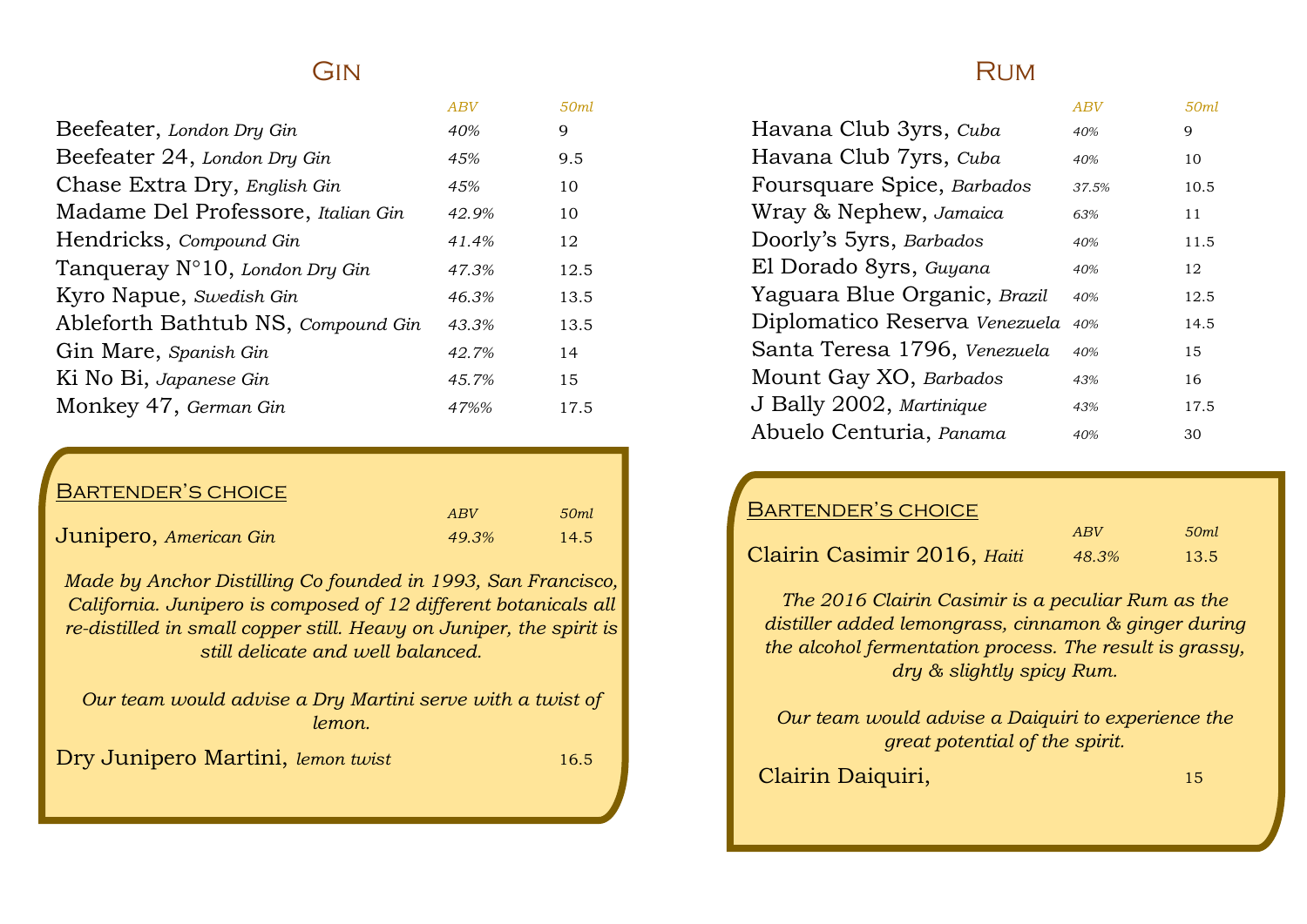# **AMERICAN WHISKEY** *ABV 50ml*

|                            | $\Delta D$ | oviitt |
|----------------------------|------------|--------|
| Makers Mark, Bourbon       | 45%        | 9      |
| Canadian Club, Rye         | 40%        | 9.5    |
| Buffalo Trace, Bourbon     | 40%        | 10     |
| Wild Turkey 101, Bourbon   | 50.5%      | 11     |
| Bulleit, Rye               | 45%        | 11.5   |
| Woodford Reserve, Bourbon  | 43.2%      | 12.5   |
| Sazerac, Rye               | 43.2%      | 14.5   |
| Hudson Four Grain, Bourbon | 46%        | 22     |
|                            |            |        |

### Bartender's choice

|                           | ABV  | 50ml |
|---------------------------|------|------|
| Eagle Rare 10yrs, Bourbon | 4.5% |      |

*Coming from the Buffalo Trace distillery, Frankfort, Kentucky. Eagle Rare is a great full-bodied Bourbon with notes of buttery corn & toffee.*

*Our team would advise an Old Fashioned serve with a twist of orange.*

Eagle Rare Old Fashioned 15



### **VODKA**

|                              | ABV | 50ml |
|------------------------------|-----|------|
| Stolichnaya Red, Wheat & Rye | 40% | 9    |
| <b>Black Cow, Milk</b>       | 40% | 10   |
| Belvedere, Rye               | 40% | 11   |
| Grey Goose, Wheat            | 40% | 12   |
| Chase, Potato                | 40% | 12.5 |

## Tequila - Mezcal - Sotol

|                              | ABV   | 50ml |
|------------------------------|-------|------|
| Jose Cuervo Silver, Lowlands | 38%   | 9    |
| El Jimador Blanco, Lowlands  | 38%   | 10   |
| Monte Alban, Mezcal          | 40%   | 10   |
| Cazcabel Reposado, Highlands | 38%   | 10.5 |
| Tapatio Reposado, Highlands  | 38%   | 12.5 |
| Hacienda de Chihuahua, Sotol | 38%   | 13   |
| Montelobos Joven, Mezcal     | 43.2% | 15   |
| Herradura Anejo, Lowlands    | 40%   | 16   |
| Patron Reposado, Lowlands    | 40%   | 16.5 |
| Don Julio Anejo, Highlands   | 38%   | 17   |
| Ocho Extra Anejo, Highlands  | 40%   | 25   |
|                              |       |      |